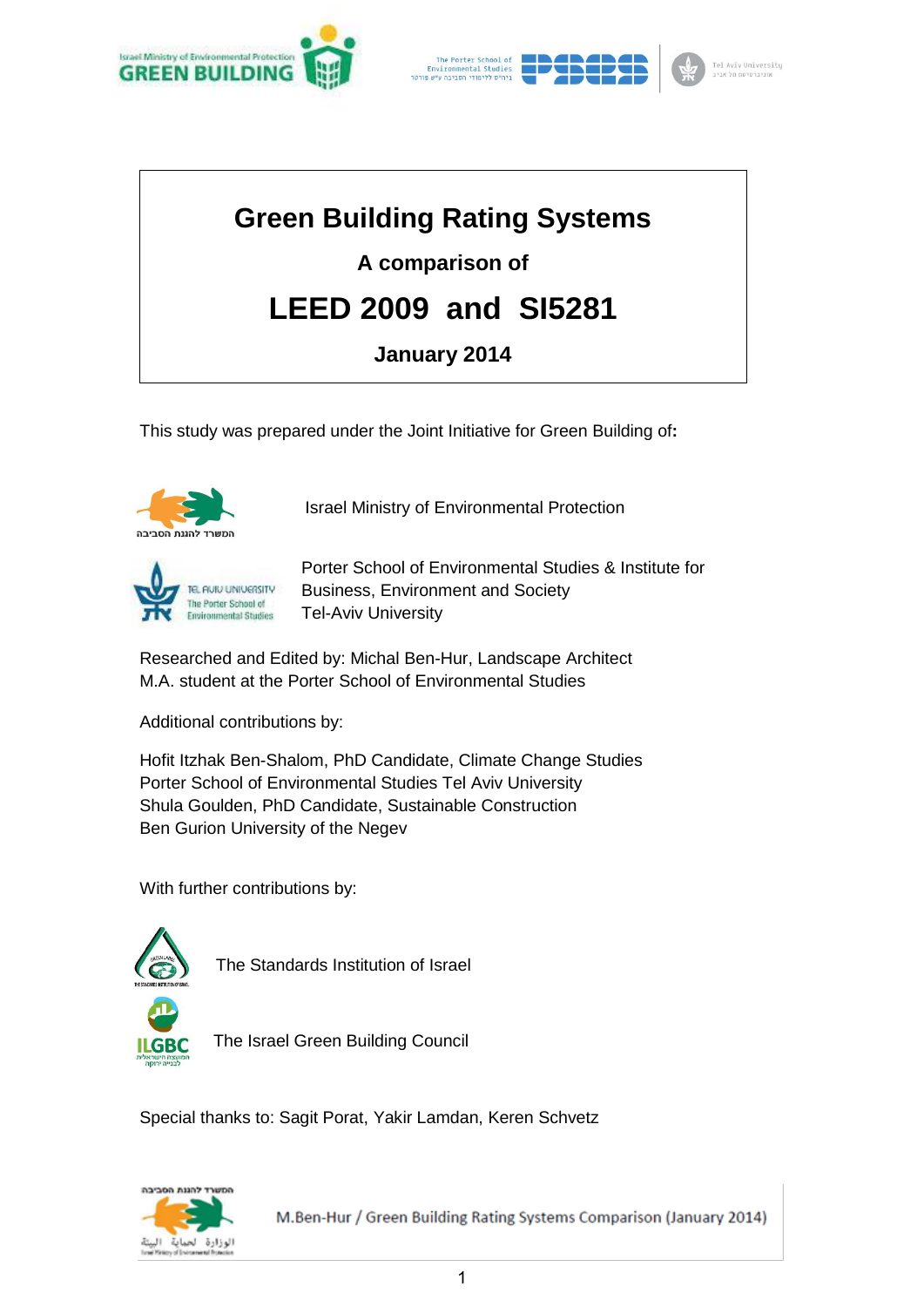



# **CONTENTS:**

| B. VERSION COMPARISON: LEED 2009 for New Construction and Major |  |
|-----------------------------------------------------------------|--|
|                                                                 |  |
|                                                                 |  |
|                                                                 |  |
|                                                                 |  |
|                                                                 |  |
|                                                                 |  |
|                                                                 |  |
|                                                                 |  |
|                                                                 |  |

# GLOSSARY

**USGBC -** The U.S. Green Building Council. A nonprofit organization, and the developer of the LEED green building program.

**LEED -** Leadership in Energy & Environmental Design**.** A rating system for green buildings.

**SI5281 –** Israeli Standard for Sustainable Building developed by the Standards Institution of Israel.

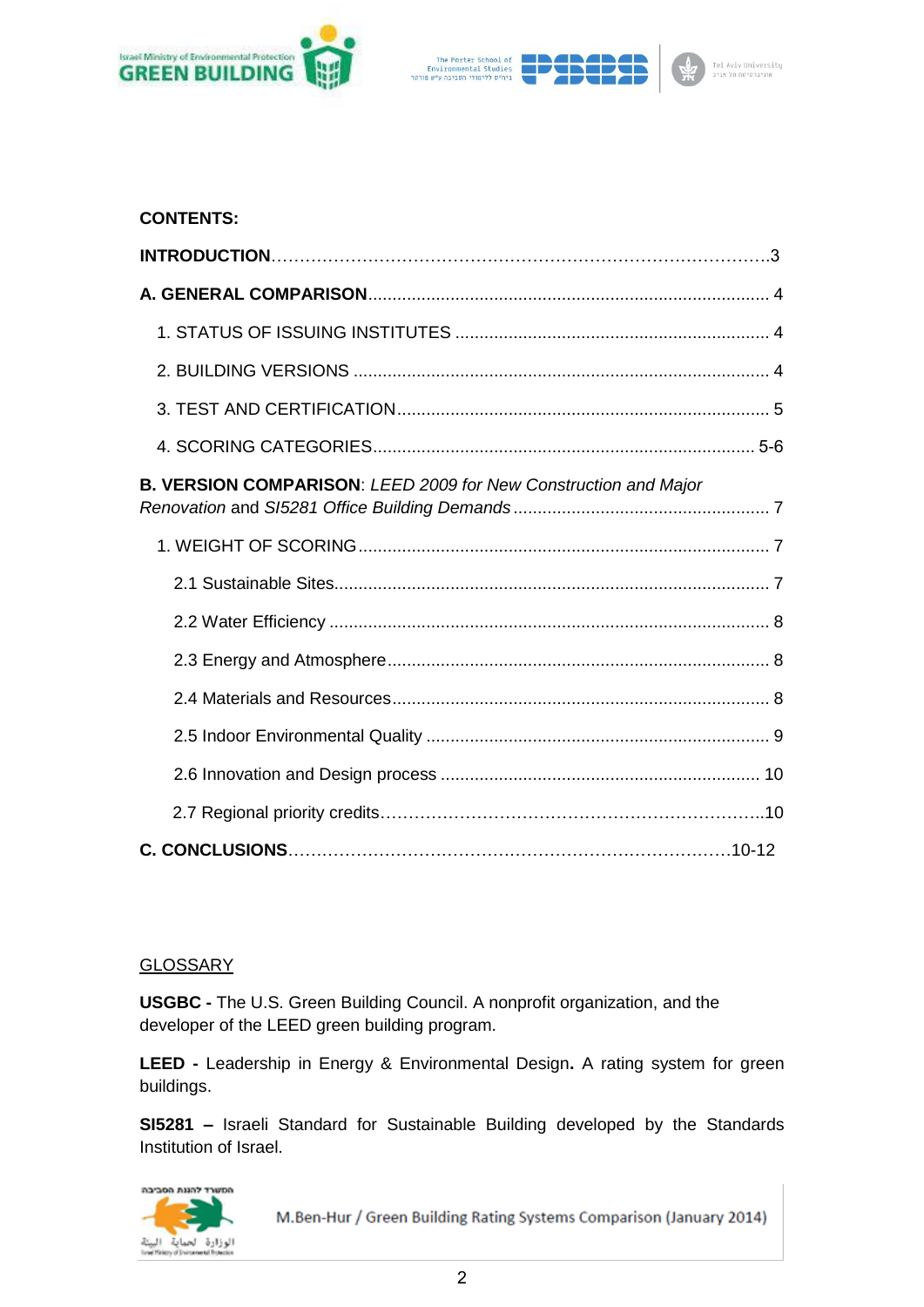



# **INTRODUCTION**

In 2011, the Standards Institution of Israel launched a major revision of the Israeli Standard for Green Building, SI5281.

The standard was modeled on leading existing rating systems, such as LEED and BREEAM, while being shaped by local environmental, regulatory and market conditions.

While the Israeli standard has become increasingly established, it is not uncommon for buildings in Israel to seek certification from other international rating systems.

The aim of this comparison is to assess the similarities and differences between SI5281 and other major rating systems.

With the overall goal of encouraging and facilitating the uptake of sustainable construction methods, it is hoped that the comparison will inform choices between the different methods and will ultimately encourage dialogue towards mutual recognition between green building rating systems.

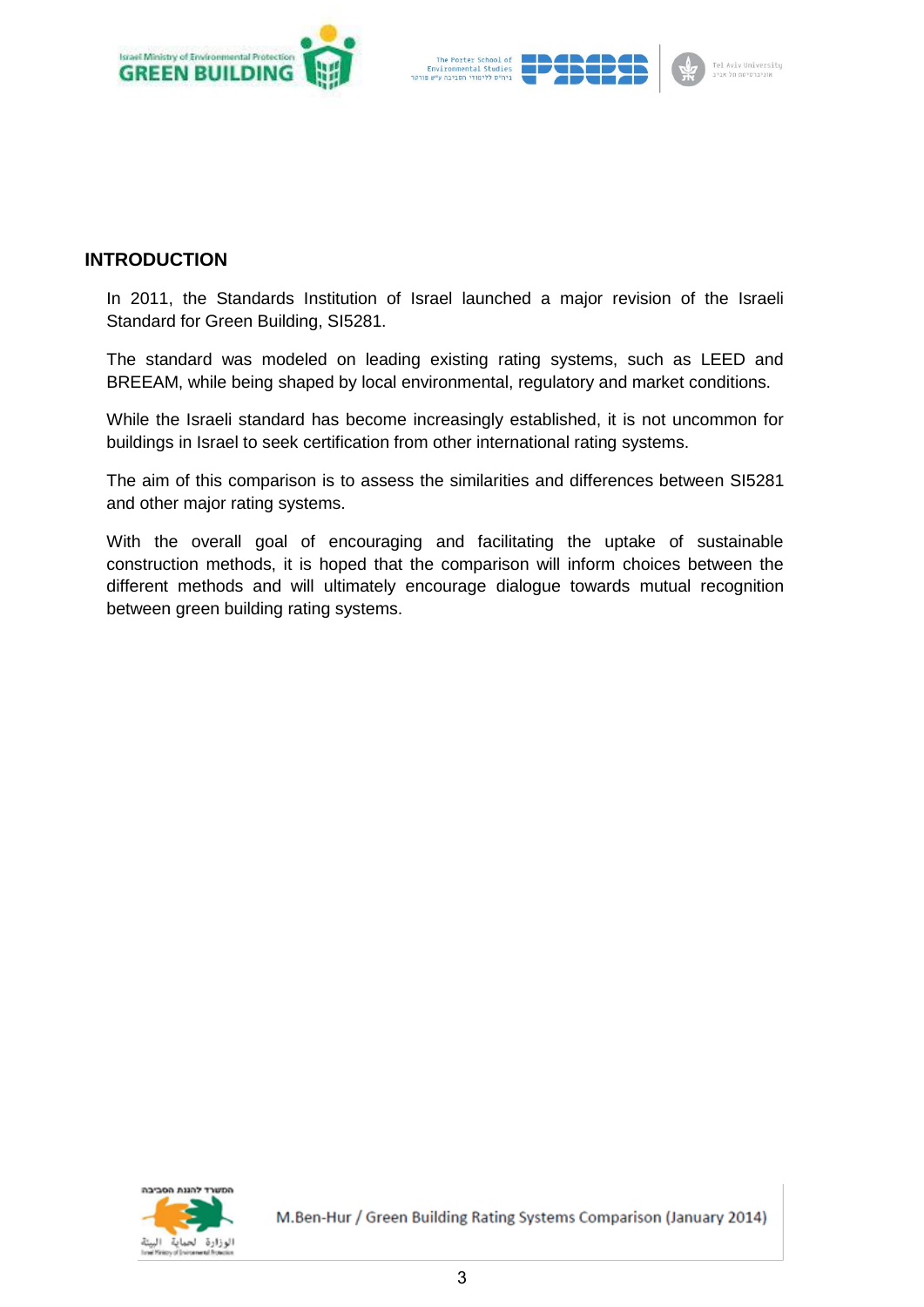



# *A.* **GENERAL COMPARISON**

# **1. STATUS OF ISSUING INSTITUTES**

The *U.S. Green Building Council*, which develops the LEED rating system, is a nonprofit independent organization. The SI5281 is issued by *The Standards Institution of Israel*, which is Israel's official body for the preparation of standards. It is a non-Governmental Organization that operates under governmental supervision.

LEED certification is administered by the Green Building Certification Institute (GBCI). In Israel SI5281 certification is administered by the Standards Institution at present, while plans are being put forth to enable certification by other recognized institutes.

#### **2. BUILDING TYPES**

The LEED 2009 rating system applies to 9 building types which are partially matched by SI5281. SI5281 applies to 7 buildings types and specifies references to 3 additional types of building:

- *- Office Buildings*: included in the LEED *New Construction and Major Renovation* version.
- *- Public Assembly Buildings* refers to buildings such as museums, art galleries, public libraries, community centers and houses of worship, also included in the LEED *New Construction and Major Renovation* version.

|   | <b>LEED 2009 Building Types</b>                      |            |   | <b>SI5281 Building Types</b> |   |
|---|------------------------------------------------------|------------|---|------------------------------|---|
|   | New Construction and Major Renovation                |            | v | Office buildings             |   |
|   |                                                      | V          | V | Public assembly buildings    | 2 |
| 2 | Retail                                               | $\sqrt{ }$ | V | <b>Commercial buildings</b>  | 3 |
| 3 | <b>Homes</b>                                         | V          | V | <b>Residential buildings</b> |   |
| 4 | <b>Schools</b>                                       | V          | V | <b>Education buildings</b>   | 5 |
| 5 | Healthcare                                           | V          | V | Healthcare                   | 6 |
| 6 | <b>Commercial Interiors</b>                          | V          |   |                              |   |
|   | Neighborhood Development                             | V          |   |                              |   |
| 8 | <b>Existing Buildings Operations and Maintenance</b> | V          |   |                              |   |
| 9 | Core and Shell Development                           | V          |   |                              |   |
|   |                                                      |            | V | Tourist industry buildings   | 7 |

*- Tourism Buildings*: not included in LEED 2009.

There are other differences in building references. For example: LEED 2009 *School* version does not refer to academic institutions, which are addressed in the *New Construction* version. In contrast, the equivalent version in SI5281, *"Education buildings",* is broader and includes all levels of education. Another difference is that LEED permits a part of a building to apply for the certification (in the case of a renovation which does not include the whole building), while SI5281 has different definitions for the kinds of renovations to which it can be applied.

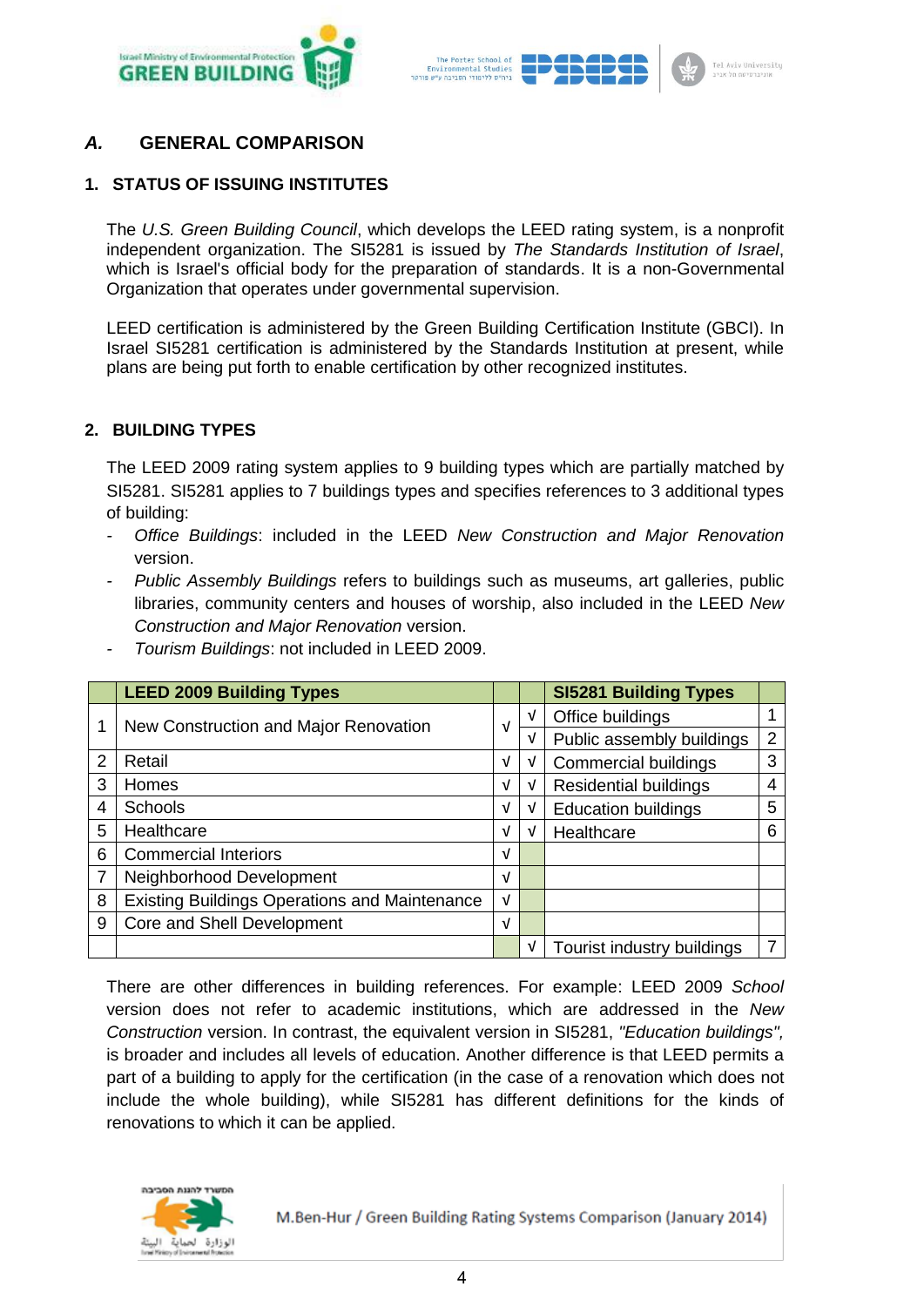



## **3. TESTING AND CERTIFICATION**

#### **Planning process**

Both LEED and SI5281 reward the involvement of verified green building professionals, in the project, except for SI5281 *Residential buildings* version.

#### **Certification process**

Both LEED and SI5281 award certification after the completion of the project.

The LEED review process is performed either in one stage - at the completion of project construction, or in two phases - once at the end of the design process with a second iteration at the end of construction. The LEED certification process is based solely on the review of project information submitted online.

SI5281 also includes a two-phase review process of project information (at the end of design and at the end of construction). However, in addition, SI5281 includes site visits to verify actual execution of the plans.

#### **4. SCORING CATEGORIES**

**LEED 2009** version for New Construction and Major Renovation includes 7 scoring categories, which are matched by SI5281 as follows:

|                | <b>LEED CATEGORIES</b>               | <b>SI5281</b> |
|----------------|--------------------------------------|---------------|
|                | <b>Energy and Atmosphere</b>         | ν             |
| $\overline{2}$ | <b>Sustainable Sites</b>             | V             |
| 3              | <b>Indoor Environmental Quality</b>  | V             |
| 4              | <b>Materials and Resources</b>       | V             |
| 5              | <b>Water Efficiency</b>              | V             |
| 6              | <b>Innovation and Design process</b> | V             |
|                | <b>Regional priority credits</b>     |               |

All LEED categories are therefore reflected in SI5281, except for *Regional priority* credits*. Regional priority* credits are a LEED category designed to allow the rating system to be applied in different countries, specified by the USGBC.

The SI5281 uses regional credits in reference to Israeli local data, such as existing and planned population density, rain, wind, solar radiation and shade planning. However, there is no reference to planned projects outside the country of Israel.

In LEED, *Innovation and Design process* credits are additional scoring point credits, and are referred to as bonus points, whereas in SI5281 they are included in the overall credit score.

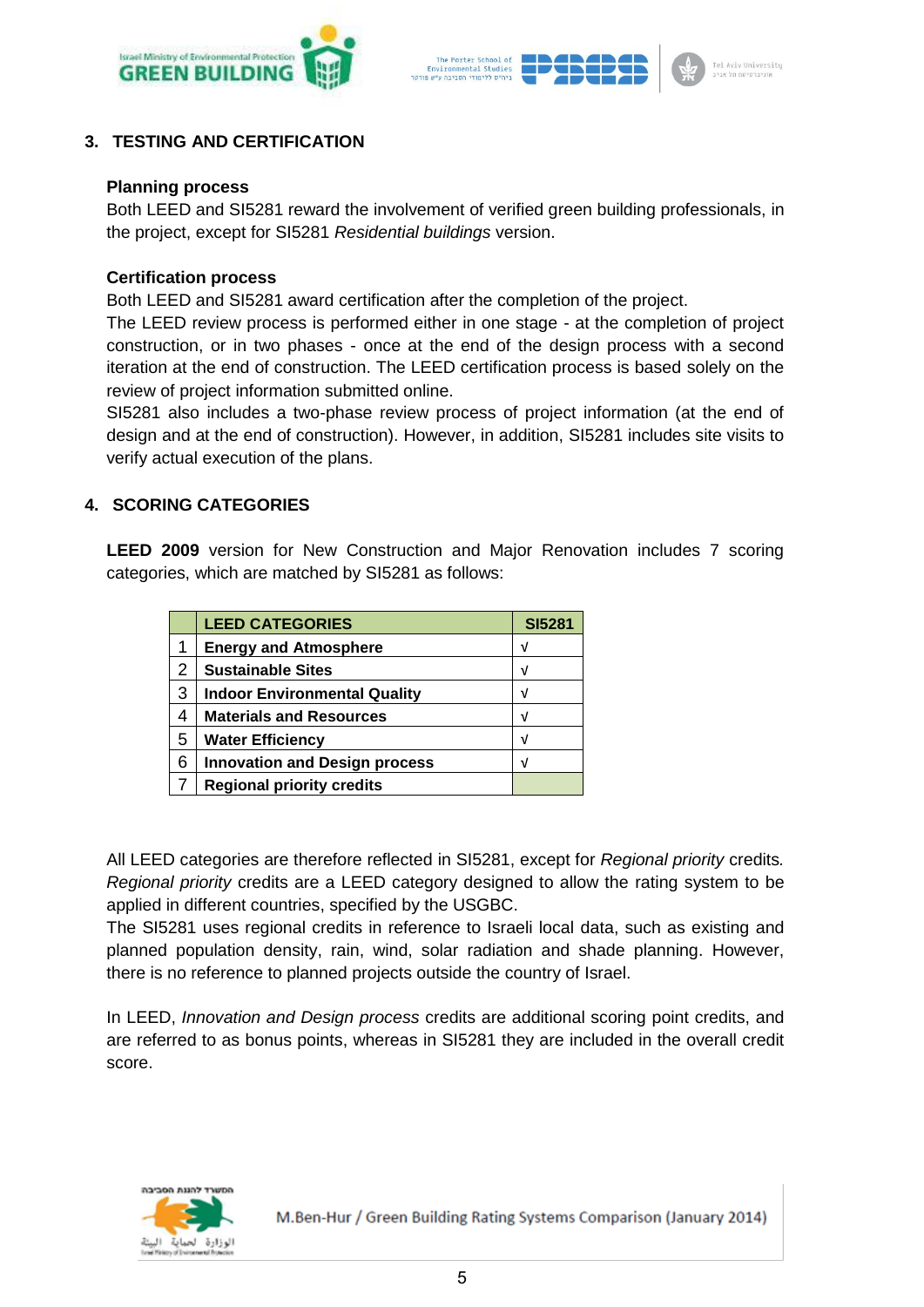



**The SI5281** version for Office Buildings includes 9 scoring categories, as follows:

|   | <b>SI5281 CATEGORIES</b>  |   | <b>LEED 2009</b>                                                                            |
|---|---------------------------|---|---------------------------------------------------------------------------------------------|
|   | <b>Energy</b>             | V |                                                                                             |
| 2 | <b>Sustainable Sites</b>  | V |                                                                                             |
| 3 | <b>Transportation</b>     |   | currently incorporated in Sustainable sites,<br>however will be its own category in LEED v4 |
| 4 | <b>Health and Welfare</b> | V |                                                                                             |
| 5 | <b>Materials</b>          | V |                                                                                             |
| 6 | Waste                     |   | incorporated in Materials & Resources                                                       |
| 7 | <b>Site Management</b>    |   | incorporated in Materials & Resources and in<br><b>Sustainable Sites</b>                    |
| 8 | <b>Water Efficiency</b>   | V |                                                                                             |
| 9 | <b>Innovation</b>         | V |                                                                                             |

Based on this comparison, SI5281 therefore specifies 3 topics in separate categories which do not have their own categories in LEED:

- *Transportation*
- *Waste*
- *Site Management*

LEED refers to these topics but does not specify them as an independent category:

Transportation credits are included in the *Sustainable sites* category and

*Waste and Site Management* credits are mentioned in the *Material and Resource* category.

**In summary,** the table below shows the comparison and point score of the matching categories applied by each rating system:

| <b>LEED 2009</b>                 | <b>SI5281</b> |               |                |                              |  |  |
|----------------------------------|---------------|---------------|----------------|------------------------------|--|--|
| <b>Categories</b>                | <b>Points</b> | <b>Points</b> |                | <b>Categories</b>            |  |  |
| <b>Energy and Atmosphere</b>     | 35            | 37            | 37             | <b>Energy and Atmosphere</b> |  |  |
| <b>Sustainable Sites</b>         | 26            | 18            | 15             | <b>Sustainable Sites</b>     |  |  |
|                                  |               |               | 3              | <b>Transportation</b>        |  |  |
| Indoor environmental quality     | 15            | 11            | 11             | <b>Health and Welfare</b>    |  |  |
|                                  | 14            | 15            | 8              | <b>Materials</b>             |  |  |
| <b>Materials and Resources</b>   |               |               | $\overline{2}$ | Waste                        |  |  |
|                                  |               |               | 5              | Site management              |  |  |
| <b>Water efficiency</b>          | 10            | 15            | 15             | <b>Water efficiency</b>      |  |  |
| Innovation and design process    | 6             | 4             | 4              | <b>Innovation</b>            |  |  |
| <b>Regional priority credits</b> | 4             |               |                |                              |  |  |
| <b>Total points</b>              | 110           | 100           | 100            | <b>Total points</b>          |  |  |

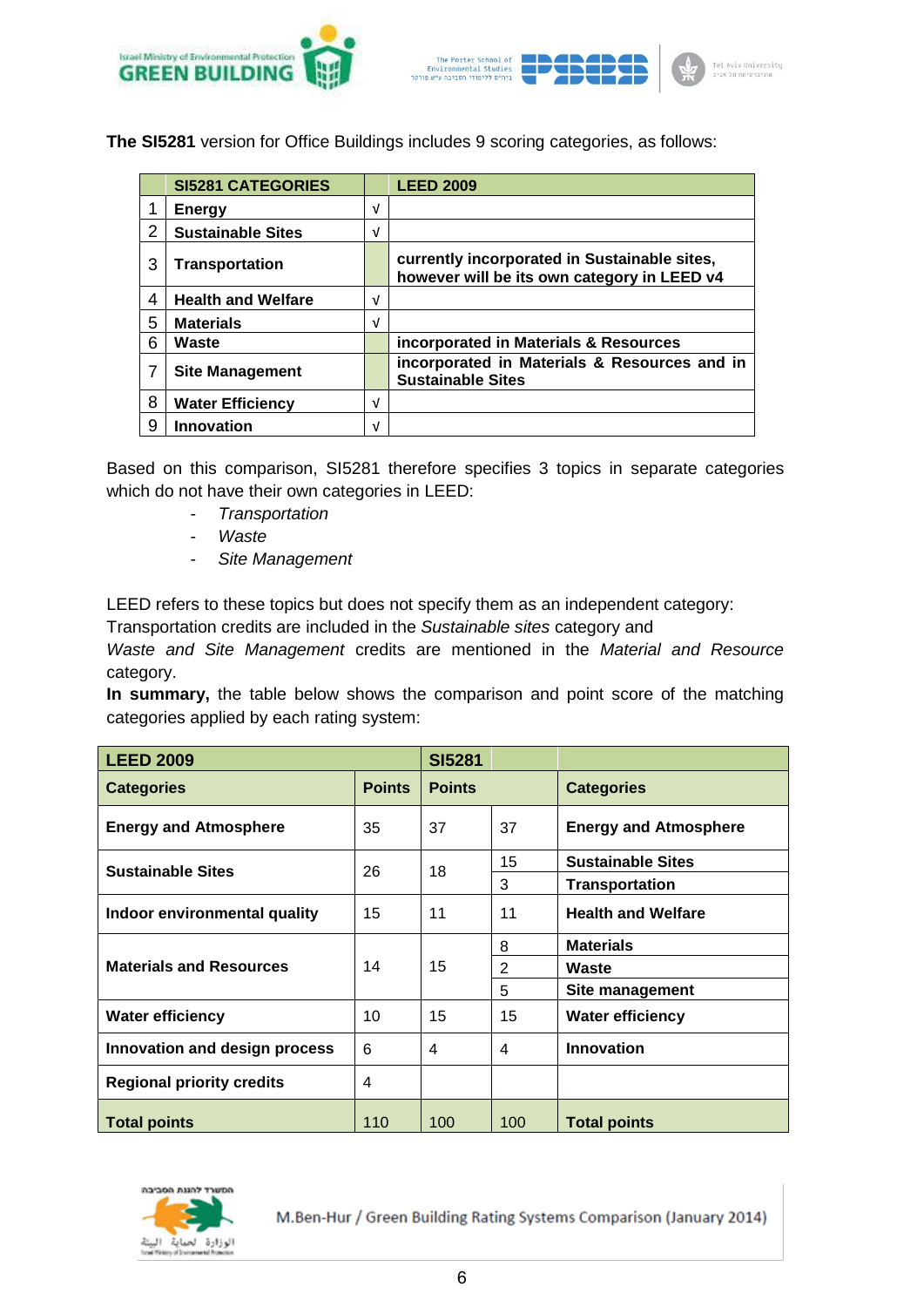



Although one can find equivalence between the categories as shown, category credits in both systems are not necessarily equivalent. Some credits are not matched, and some are tested and scored differently. Further detailed are given in section B2.

# *B.* **VERSION COMPARISON**

# *LEED 2009 for New Construction and Major Renovation* **and** *SI5281 Office Buildings*

# **1. WEIGHT OF SCORING**

Comparing the score of each category out of the total point score of the rating system demonstrates a difference in the weighting of the categories, as follows:

| <b>LEED 2009</b><br><b>New Construction and Major Renovation</b> | <b>SI5281</b><br><b>Office Buildings</b> |            |            |        |                |                              |
|------------------------------------------------------------------|------------------------------------------|------------|------------|--------|----------------|------------------------------|
| <b>Categories</b>                                                | points                                   | % of total | % of total | points |                | <b>Categories</b>            |
| <b>Energy and Atmosphere</b>                                     | 35                                       | 31.8%      | 37.0%      | 37     | 37             | <b>Energy and Atmosphere</b> |
| <b>Sustainable Sites</b>                                         |                                          | 23.6%      | 18.0%      | 18     | 15             | <b>Sustainable Sites</b>     |
|                                                                  | 26                                       |            |            |        | 3              | <b>Transportation</b>        |
| <b>Indoor Environmental Quality</b>                              | 15                                       | 13.6%      | 11.0%      | 11     | 11             | <b>Health and Welfare</b>    |
|                                                                  |                                          |            |            |        | 8              | <b>Materials</b>             |
| <b>Materials and Resources</b>                                   | 14                                       | 12.7%      | 15.0%      | 15     | $\overline{2}$ | Waste                        |
|                                                                  |                                          |            |            |        | 5              | <b>Site Management</b>       |
| <b>Water Efficiency</b>                                          | 10                                       | 9.1%       | 15.0%      | 15     | 15             | <b>Water Efficiency</b>      |
| <b>Innovation</b><br>design<br>and<br><b>process</b>             | 6                                        | 5.5%       | 4.0%       | 4      | 4              | <b>Innovation</b>            |
| <b>Regional priority credits</b>                                 | 4                                        | $3.6\%$    |            |        |                |                              |
| <b>Total points</b>                                              | 110                                      | 100.0%     | 100.0%     | 100    | 100            | <b>Total points</b>          |

As there are differences in the content of the categories and in the way in which credits are tested and evaluated, this table cannot compare categories like for like between each system, but instead demonstrates the significance each category receives within each of the respective rating systems.

The most significant difference between the rating systems for particular topics:

- *Energy and Atmosphere:* LEED **31.8**% vs. SI5281 **37**%
	- *Sustainable Sites:* LEED **23.6**% vs. SI5281 **18**%
- *Water Efficiency:* LEED **9.1**% vs. SI5281 **15**%

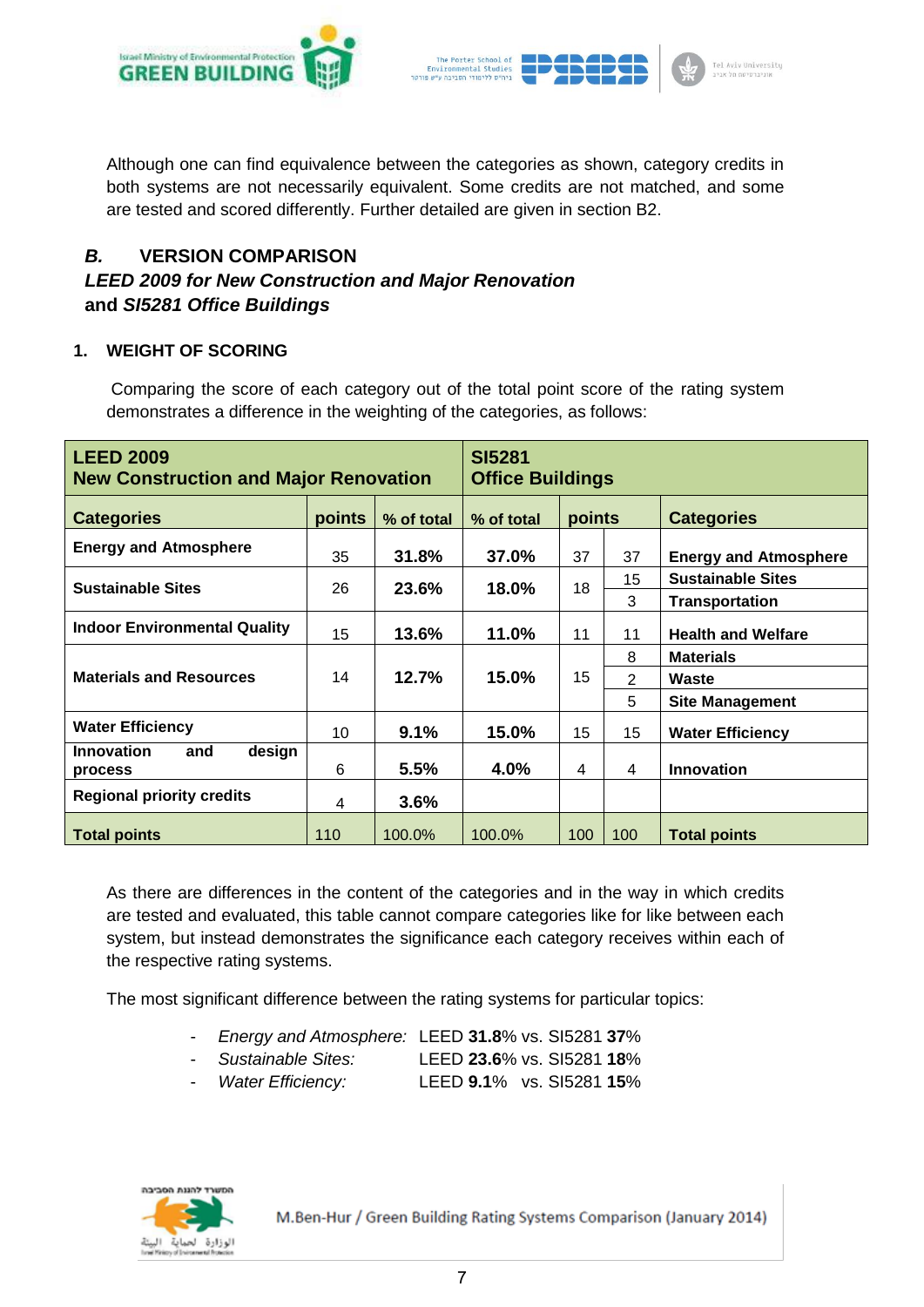



# **2. GENERAL DIFFERENCES BETWEEN CATEGORIES**

#### **2.1 Sustainable Sites**

#### Differences in definition

- LEED Prerequisite: *construction activity pollution prevention* resembles SI5281 credit: *Minimizing the effects of the construction site*, which is mentioned in the *Site Management* category.
- As mentioned, LEED 2009 includes *Transportation* credits in this category, which are specified in SI5281 in a separate Transportation category.
- Light pollution reduction credit is also mentioned in this category but is referred to in SI5281 *Indoor Environmental Quality* category (Health and Welfare).

#### Unmatched credits

SI5281 credits which are not matched in LEED:

- Building according to maximum density principles
- Reuse of onsite earth surface
- Designated pedestrian paths and bicycle lanes.

#### **2.2 Water Efficiency**

#### Differences in definition

As mentioned, *storm water design-quantity and quality control* credits are mentioned in the LEED *Sustainable Sites* category, while in SI5281 they are referred to in the *Water Efficiency* category.

Unmatched credits

LEED credits which are not matched in SI5281:

- innovation wastewater technologies

SI5281 credits which are not matched in LEED:

- Water metering and control (3 specified options).

# **2.3 Energy and Atmosphere**

LEED 2009 requires a whole building energy simulation, which demonstrates the building's performance compared to baseline building performance. LEED does not specify the means with which to achieve the building's performance.

SI5281 specifies technical credits with which the building energy performance is to be improved. These credits refer to the building's different parts and systems and do not refer to the building as a whole. SI5281 does not require a summarizing simulation. Unmatched credits

LEED credits which are not matched in SI5281:

- fundamental refrigerant management
- green power

All SI5281 credits are matched in LEED.

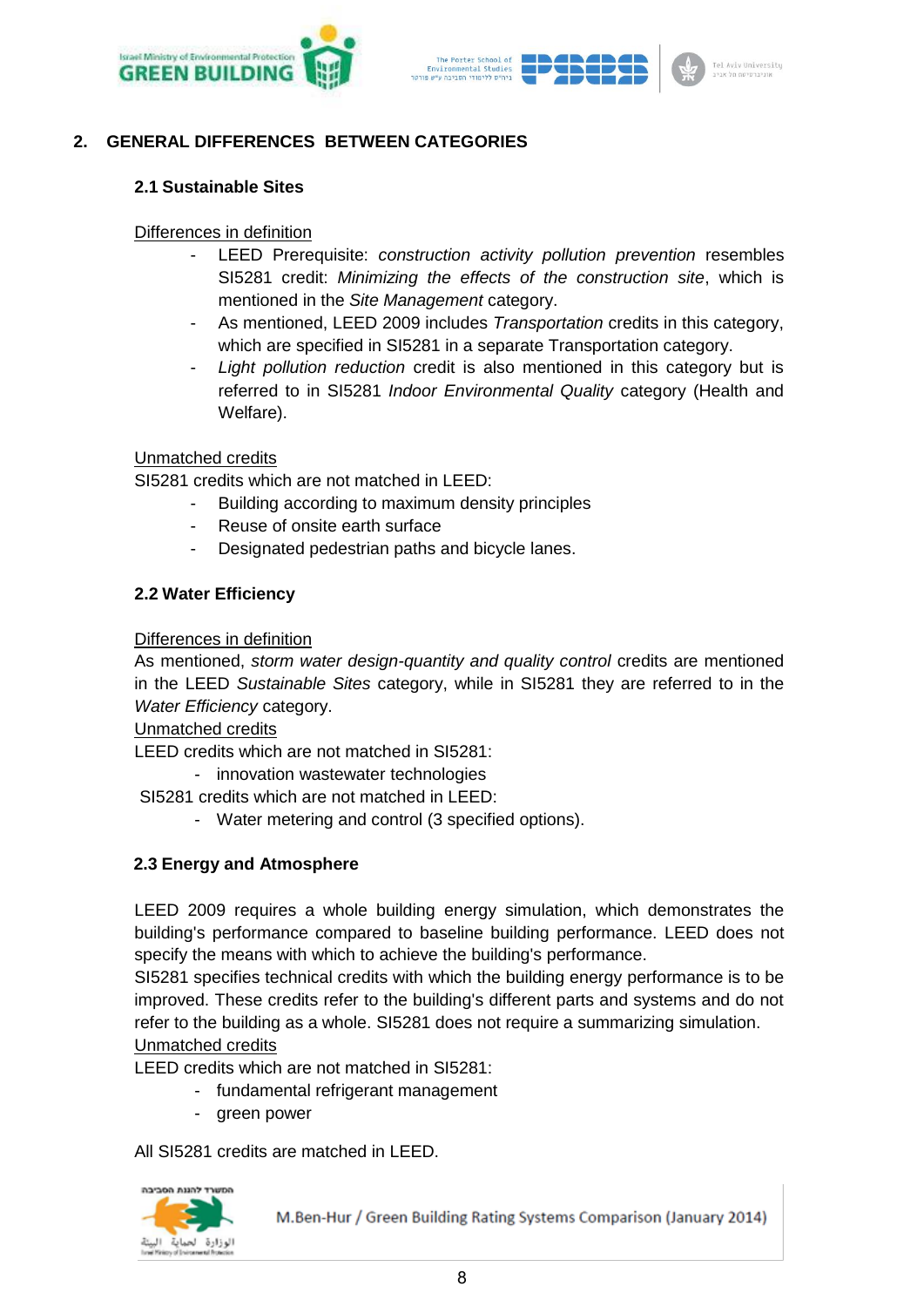



## **2.4 Materials and Resources**

#### Differences in definition

LEED refers to reuse and recycling, while SI5281 refers to both categories as recycled materials.

#### Credits unmatched by quantity

These credits are referred to in both rating systems; however the quantities of credited materials are considerably different:

- LEED Prerequisite: *storage and collection of recyclables*. LEED requires 6 specific materials, while SI5281 requires a minimum of 1.
- *Construction waste management*. LEED credits minimum recycling of 50% construction debris, while SI5281 credits the recycling of 35%.

#### Unmatched credits

LEED credits which are not matched in SI5281:

- building reuse: maintain existing walls, floors and roof
- building reuse: maintain 50% of interior non-structural elements
- rapidly renewable materials
- materials reuse

SI5281 credits which are not matched in LEED:

- use of materials manufactured in an environmental managed source (such as companies practicing ISO 14000)
- Onsite Separation and Storage of Recyclable Construction Debris
- industrial construction models
- instruction guide for building users
- stake holder participation in planning process

#### **2.5 Indoor Environmental Quality**

#### Differences in definition

- As mentioned*, thermal comfort-design and verification* credits are mentioned in LEED *Indoor Environmental Quality* category, while in SI5281 they are referred to in the *Energy and Atmosphere* category.
- LEED refers to indoor environmental quality during construction, before occupancy and after occupancy. SI5281 refers to it after occupancy only.
- LEED refers to low-emitting materials in relation to VOC only. SI5281 relates to VOC, Bromine and Radioactive materials.
- LEED credit 5: *indoor chemicals and pollutant source control*, refers to any pollutant source: ventilation systems, walk- off mats doorways, emissions from hazardous materials stored in the building, while SI5281 refers to ventilation systems only.

## Unmatched credits

LEED credits which are not matched in SI5281:

- LEED Prerequisite: environmental tobacco smoke (ETS) control
- construction IAQ management plan during construction
- construction IAQ management plan before occupancy
- low-emitting materials composite wood and agrifiber

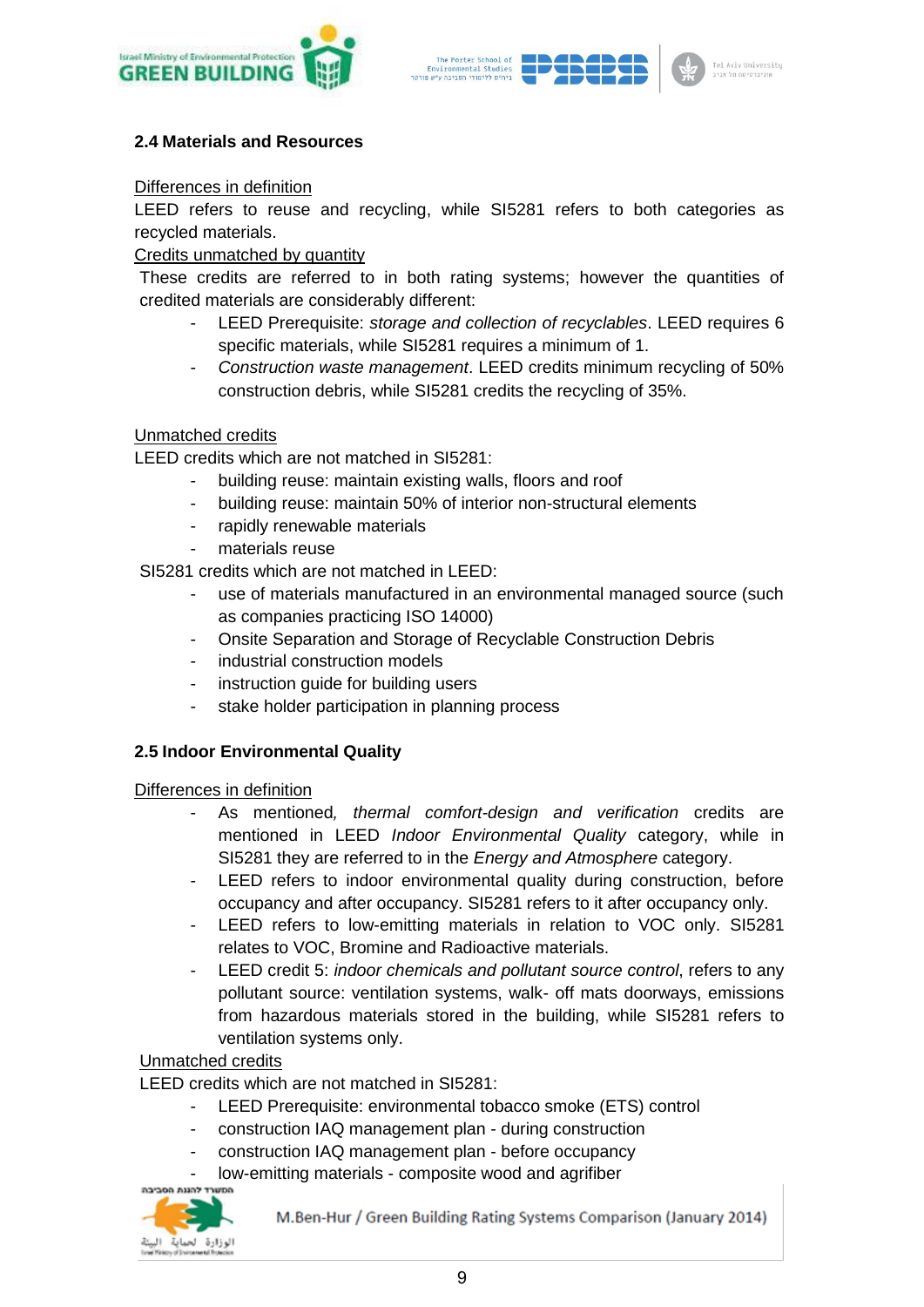



thermal comfort-verification

SI5281 credits which are not matched in LEED:

- natural ventilation planning based on wind regime
- indoor air quality performance based on Lonizer and Ozone release systems
- indoor and outdoor shading systems
- indoor and outdoor illumination standards
- CRI bulb standards (range of wavelengths)
- indoor and outdoor acoustic standards
- electromagnetic and micro magnetic standards
- NOx emitting standards

#### **2.6 Innovation and Design process**

#### Unmatched credits

LEED credits which are not matched in SI5281:

- exemplary performance: achieving double the credit requirements and/or the next incremental percentage threshold of a specified existing credit.
- pilot credit: completing the requirements of a specified pilot credit.

SI5281 credits which are not matched in LEED:

The building as an educational instrument. The building will include educational media, which demonstrate its environmental performances.

## **2.7 Regional priority credits**

As mentioned above, regional priority credits are a LEED category designed to allow the systems to be applied in different countries, specified by the USGBC.

The SI5281 also uses regional credits in reference to Israeli local data, such as population density, rain and wind regimes, solar radiation and shade planning. There is no reference to planned projects outside the country of Israel.

# *C.* **CONCLUSIONS**

The comparison overall has distilled the similarities and differences between LEED and SI5281, as follows:

#### **1. BUILDING TYPES**

As outlined in section A2, both rating systems apply to parallel building types, with minor differences in content and definition. LEED has four additional topics which are not referred to in SI5281:

- Commercial Interiors
- Neighborhood Development
- Existing Buildings Operations and Maintenance
- Core and Shell Development

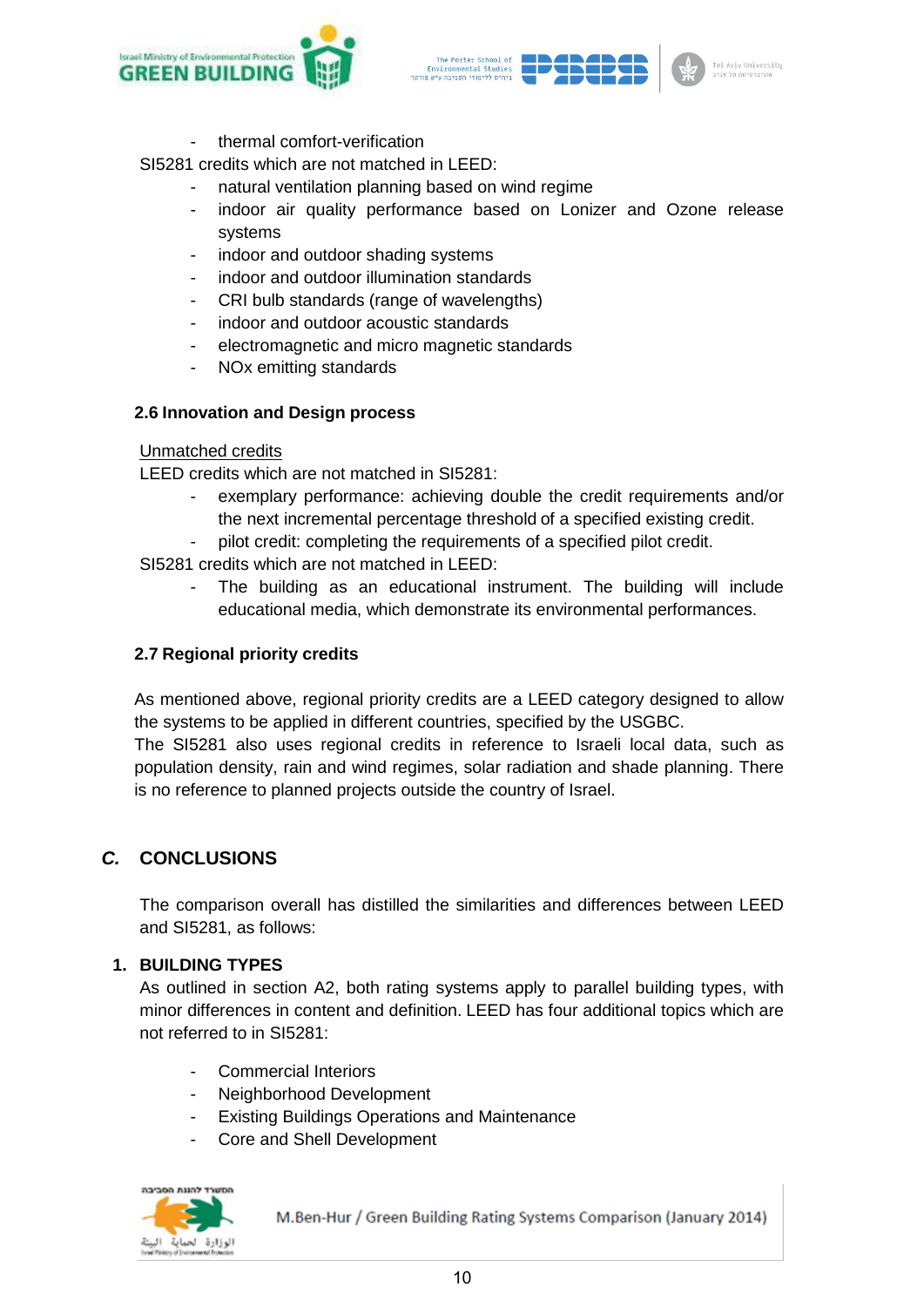



SI5281 also adds a topic which is not mentioned in LEED 2009:

Tourist industry buildings

A wide variety of buildings are specifically catered for in each system and some of the major differences – Core and Shell development, and Existing Buildings – are areas which are in the process of being addressed by the standardization process in Israel.

## **2. CERTIFICATION PROCESS**

While the LEED certification process is based solely on the review of project information submitted online, SI5281 includes site visits to verify actual execution of the plans.

#### **3. SCORING CATEGORIES**

All of the LEED categories are reflected in SI5281 and vice-versa. Overall, both rating systems account for similar environmental topics. The exception is Regional priority credits. As long as SI5281 is not implemented internationally, the regional credits are not relevant to its rating system.

#### **4. VERSION COMPARISON – WEIGHT OF SCORING**

Three categories stand out of this comparison:

- 1. **Energy and Atmosphere***:* in both systems this is **the most significant** category. SI5281 emphasizes it greatly with **37%** of the total score, while in LEED it receives **31.8%.**
- 2. **Sustainable Sites**: In both systems this category is the 2<sup>nd</sup> most significant. The LEED rating system awards this category with **23.6%** of the scoring, while in SI5281 it accounts for **18%** of the score.
- 3. **Water Efficiency**: in SI5281 this is the 3rd most significant category, awarded **15%** of the total score, while in LEED it is rated 5<sup>th</sup> and receives **9.1%.**

In addition to the conclusion, above, that both rating systems account for similar environmental topics, we conclude that the priority and weighting given to different topics is also very similar. The emphasis on water efficiency in Israel can be explained by the local climate and policy priority given to this topic.

# **5. GENERAL DIFFERENCES BETWEEN CATEGORIES**

Although many topics in both rating system categories are similar, there are often differences in the content and definition of credits and in the way in which they are tested and evaluated. Furthermore, some credits in one rating system do not appear in the other.